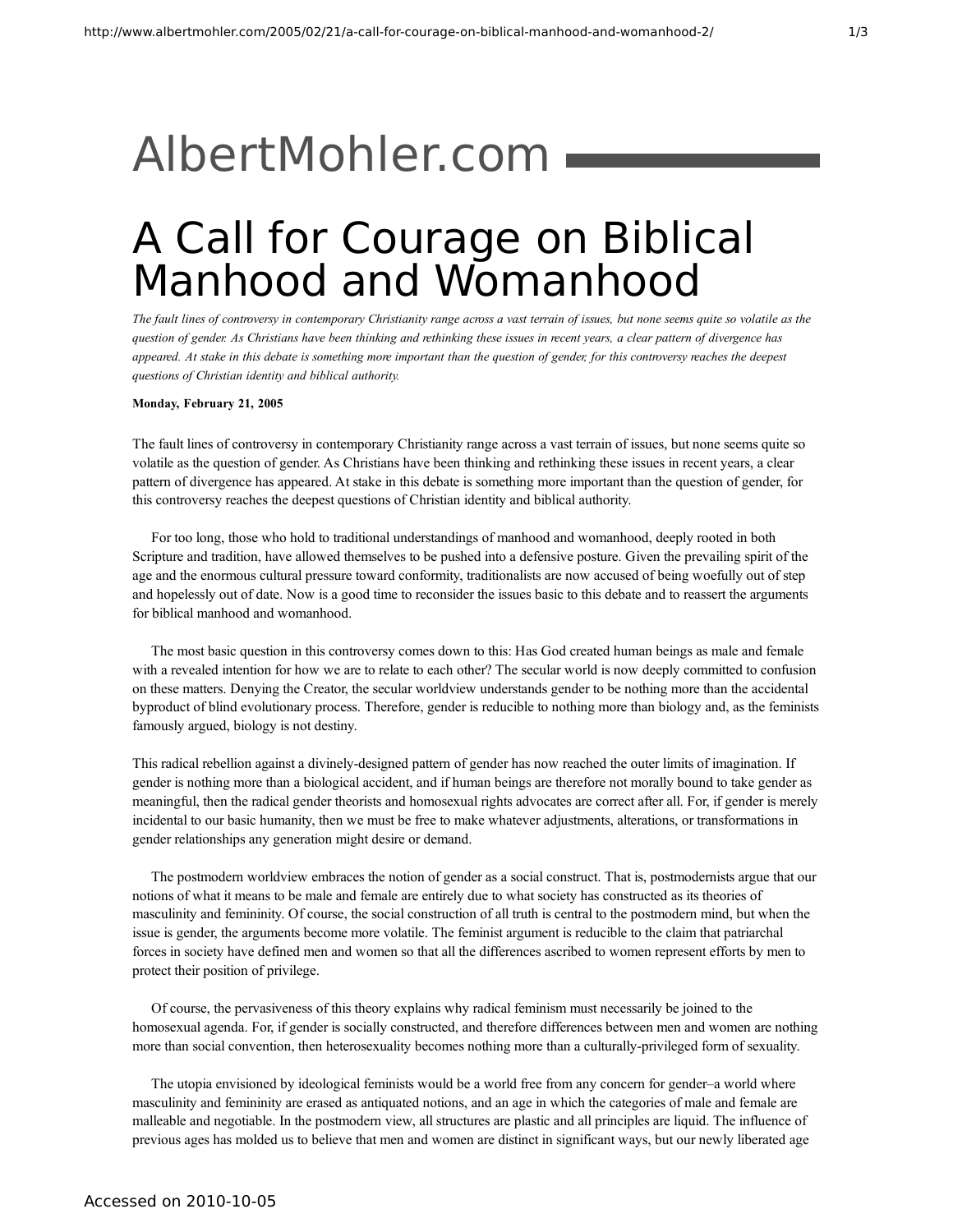will promise to free us from such misconceptions and point us toward a new world of transformed gender consciousness.

As Elizabeth Elliot once reflected: "Throughout the millennia of human history, up until the past two decades or so, people took for granted that the differences between men and women were so obvious as to need no comment. They accepted the way things were. But our easy assumptions have been assailed and confused, we have lost our bearings in a fog of rhetoric about something called equality, so that I find myself in the uncomfortable position of having to belabor to educated people what was once perfectly obvious to the simplest peasant."

In response to this, secular traditionalists argue that the historical experience of the human race affirms important distinctions between men and women and differing roles for the two sexes in both the family and in the larger society. The secular traditionalists have history on their side and their claim to authority is rooted in the accumulated wisdom of the ages. For evidence, these traditionalists would point to the consistent pattern of heterosexual marriage across cultures, and the undeniable historical reality that men have predominated in positions of leadership and that the roles of women have been largely defined around home, children, and family. Thus, these traditionalists warn that feminism poses a threat to social order and that the transformed gender consciousness that the feminists demand would lead to social anarchy.

Clearly, the traditionalists come to the debate with a strong argument. They do have history on their side and we must acknowledge that the historical experience of the human race is not insignificant. Some of the most honest feminist thinkers acknowledge that their very aim is to reverse this historical pattern and much of their scholarship is directed at identifying and excising this patriarchal pattern in the future. The problem with the secular traditionalist is that their argument is, in the end, essentially secular. Their argument is reducible to the claim that the inherited wisdom of human experience points to an oughtness and a moral imperative that should inform the present and the future. In the end, this argument, though powerful and seemingly meaningful, fails to persuade. Modern individuals have been trained from the cradle to believe that every generation makes itself anew and that the past is really past.

The modern ethic of liberation, now so deeply and thoroughly embedded in the modern mind, suggests that the traditions of the past may indeed be a prison from which the present generation should demand release. This is where biblical traditionalists must enter the debate with vigor. We do share much common ground of argument with the secular traditionalists. Biblical traditionalists affirm that the historical experience of mankind should be informative of the present. We also affirm that the enduring pattern of differing roles between men and women, combined with the centrality of the natural family, does present a compelling argument that should be understood as both descriptive and prescriptive. Nevertheless, the biblical traditionalist's most fundamental argument goes far beyond history.

In this age of rampant confusion, we must recapture the biblical concept of manhood and womanhood. Our authority must be nothing less than the revealed Word of God. In this light, the pattern of history affirms what the Bible unquestionably reveals–that God has made human beings in His image as male and female, and that the Creator has revealed His glory in both the sameness and the differences by which He establishes human beings as male and female.

Confronted by the biblical evidence, we must make a vitally important interpretive decision. We must choose between two unavoidable options: either the Bible is affirmed as the inerrant and infallible Word of God, and thus presents a comprehensive vision of true humanity in both unity and diversity, or we must claim that the Bible is, to one extent or another, compromised and warped by a patriarchal and male-dominated bias that must be overcome in the name of humanity.

For biblical traditionalists the choice is clear. We understand the Bible to present a beautiful portrait of complementarity between the sexes, with both men and women charged to reflect God's glory in a distinct way. Thus, there are very real distinctions that mark the difference between masculinity and femininity, male and female. Standing on biblical authority, we must critique both the present and the past when the biblical pattern has been compromised or denied. Likewise, we must point ourselves, our churches, and our children to the future, affirming that God's glory is at stake in our response of obedience or disobedience to His design.

For too long, those who hold to the biblical pattern of gender distinctions have allowed themselves to be silenced, marginalized, and embarrassed when confronted by new gender theorists. Now is the time to recapture the momentum, force the questions, and show this generation God's design in the biblical concept of manhood and womanhood. God's glory is shown to the world in the complementarity of men and women. This crucial challenge is a summons to Christian boldness in the present hour.